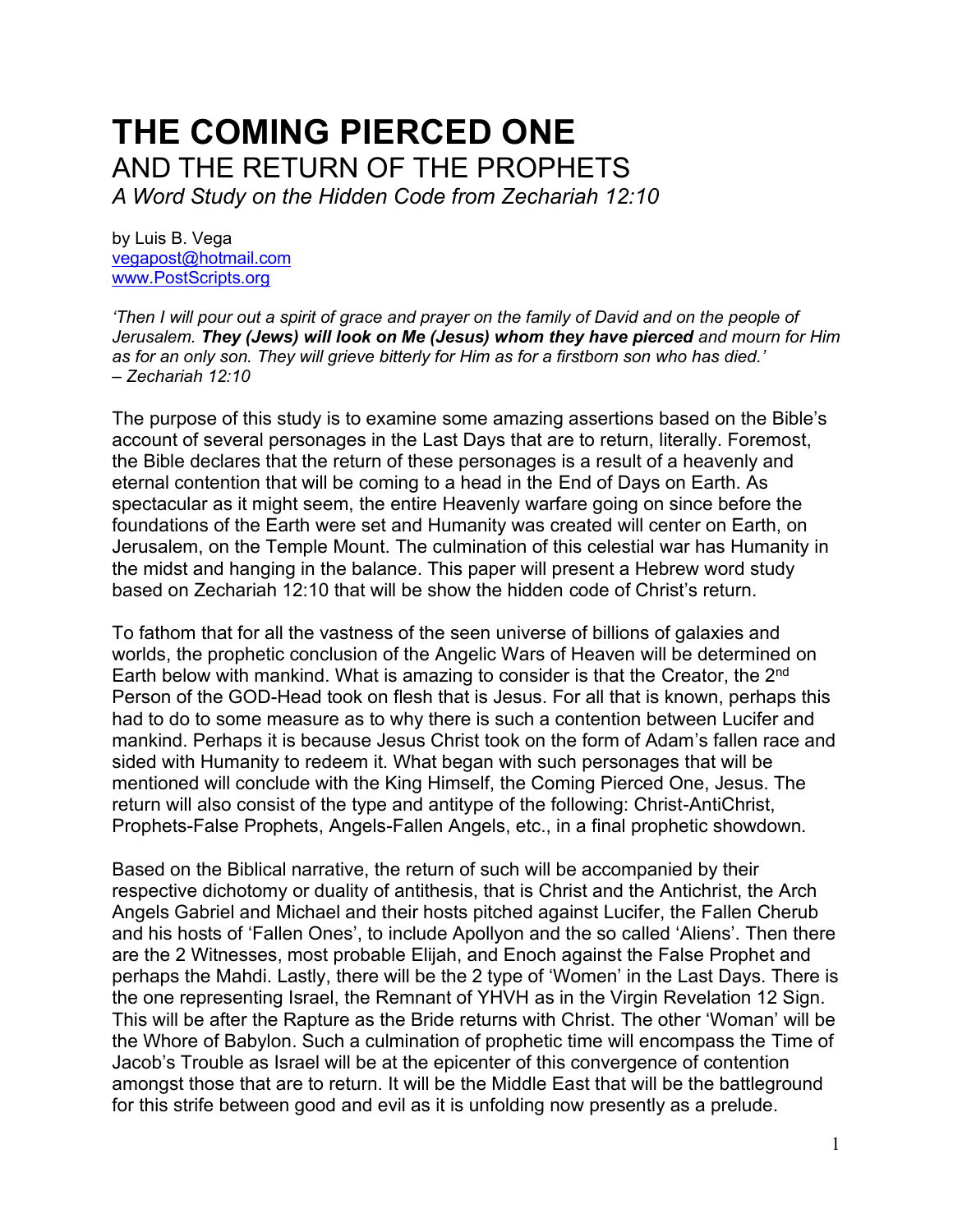## **The Return of the Christs**

Then the LORD will go forth and fight against those nations, as when He fights on a day of battle. In that day His feet will stand on the Mount of Olives, which is in front of Jerusalem on the east; and the Mount of Olives will be split in its middle from east to west by a very large valley, so that half of the mountain will move toward the north and the other half toward the south… Then the LORD, my God, will come, and all the holy ones with Him!… - Zechariah 14:4-5

The Bible states that it will be the LORD Jesus Christ that is to return at the end of the Tribulation, specifically the last day of the Battle of Armageddon as Zechariah 14 describes His 2nd Coming 'touchdown' on the Mount of Olives with His feet. It will be as promised by His Angles to His Disciples that in the same manner and in the same spot, Jesus would descend in a cloud as He was taken up in one. What will be different is that as Enoch, one of the Prophets to return in the 'end' as well testified that Christ would be coming with 10,000 of His Saints that all the world and particularity the Jews will see. The word study of Zechariah 12:10 will show that in the very verse, the 'One whom is pierced' that is to return is none other than Jesus, the Alef and the Tav, the Beginning and the End per Revelation 3:10. It will be at this  $2<sup>nd</sup>$  coming that Jesus will fully reveal Himself to Israel because the Time of Jacob's Trouble will have had its effect of turning Israel completely toward YHVH.

Many Bible scholars and prophecy students do have a scenario that the 2<sup>nd</sup> Coming of Christ will coincide with the Feast of Trumpets. Thereafter, as in the successive fulfillments of the Spring Feast within a week, the LORD will prophetically fulfill the Fall Feasts within the prescribed week; of Yom Kippur thereafter when He cleanses the Temple grounds and is crowned King of Israel and the world for that matter. It will be then on Sukkot that He will establish the foundation for the Sukkahs or habitations in preparation for the Millennial Temple that will last 1000 years per the interpretation in the book of Revelation. GOD the SON had a commission from GOD the Father to first come to the 'lost house of Israel' in keeping with His covenant to Abraham to redeem an Earthly people for Himself. The descendants of Abraham became the Jews through the line of Isaac and Jacob. As a nation they eventually rejected the credentials of the promised Messiah.

It was at this point in time that Israel was totally compromised and ruled by those that Jesus would deem 'Worthless Shepherds', the 'Money Changers'. This same state of apostasy is what is to characterize the last Church Age dispensation just before Jesus' return. Such were even called 'Brood of Vipers by John the Baptist. This in itself shows but a glimmer of the contention between the 2 nations fighting for the Birthright of Israel to this day, Jacob, and Esau. As Jesus is the true Christ, the Anointed of the LORD, there is also a contender of the natural first-born, the AntiChrist that seeks to usurp the Throne of YHVH, the very House of the LORD. Ultimately it is Lucifer who was the 'Anointed Cherub' that seeks to be the preeminent Christ. This contention has become 2-fold with the sons of Esau but also with the sons of Ishmael.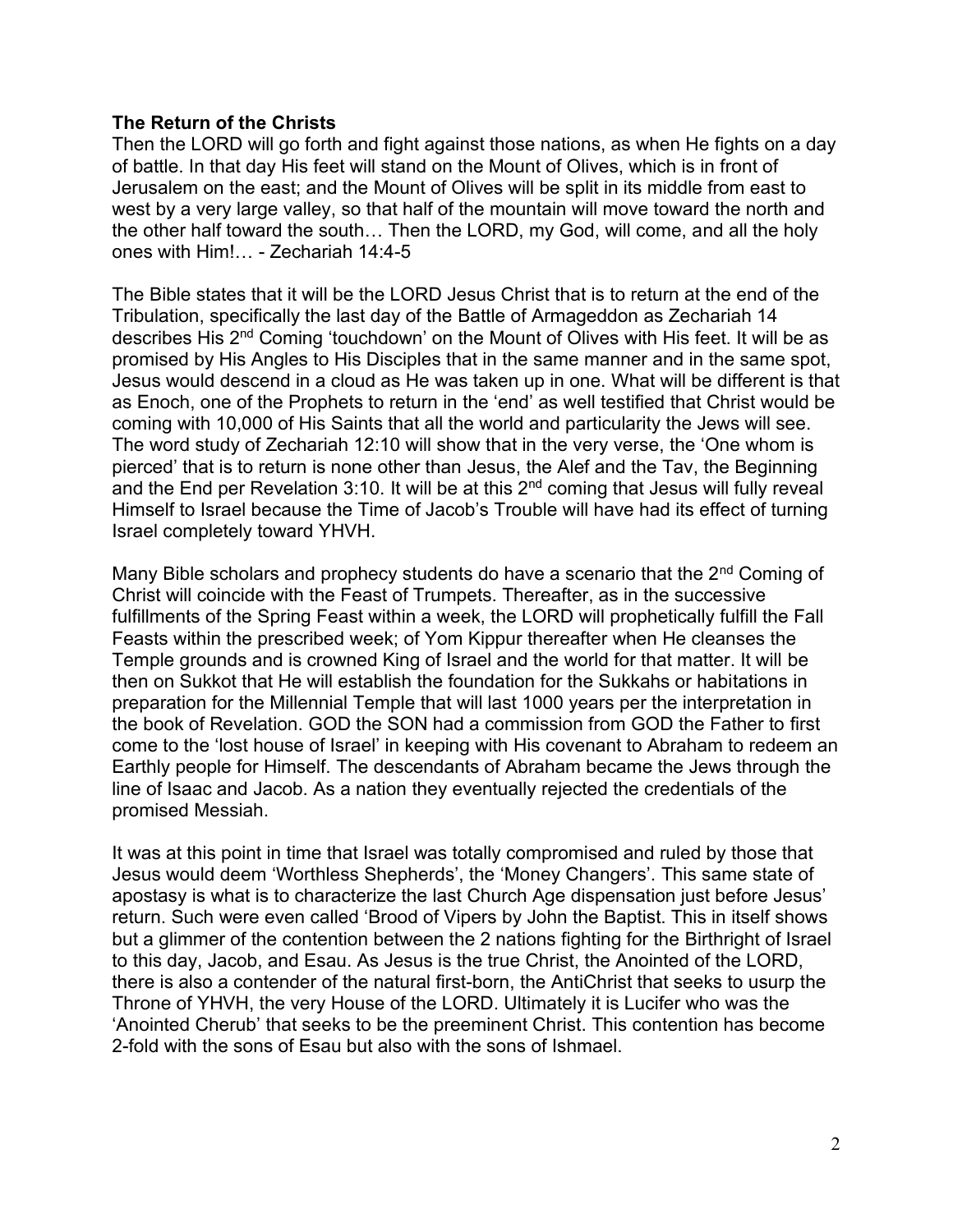## **The Return of the Prophets**

As to the contention of the descendants of Esau, the point is that as the true Christ, Jesus has his true Jews on one hand. On the other, Jesus exposed the conspiracy that Lucifer has his 'Jew's that are not Jews at all but imposters. Jesus referred to them as the Synagogue of Satan and whose father was neither Abraham nor GOD the Father, but another and who would accept the coming false AntiChrist on behalf of the nation. This contention has paralleled Israel's history to this day and will during the Tribulation Period. In terms of the Church, as the LORD Jesus will complete His 'Spiritual House', that is His Bride from among the Churches throughout all the Church Age up to the Rapture, Lucifer will start the construction of his spiritual house, the 3rd Temple. As this contention has been originated in eternity past, from the very Throne Room of YHVH, it will have its manifestation and corresponding abomination in the Throne Room of YHVH on Earth in the 3rd Temple. This event will correspond with the return of the final AntiChrist of Lucifer.

He like the true Christ Jesus will take on an incarnation of Lucifer into the literally flesh or body of his man, the Son of Perdition. The Bible is very clear that it is Jesus the SON of GOD whom has the favor of the Father and has been chosen as the inheritor of all that was, is and is to come, not the sons of Esau or Ishmael. Jesus is of the royal bloodline that is the one that has been given all authority in Heaven, on Earth and under the Earth. Moreover, it is at the Name of Jesus that all that was, is and will be, will 'bow the knee' to Him as the all Sovereign of the Universe. This means that Lucifer, the Fallen Cherub, the AntiChrist, his demonic hosts, 'aliens', his False Prophet will bow the knee and be thrown alive into the Lake of Fire. Lucifer's 'Woman', i.e., Babylon will be smashed to pieces at Jesus' return, etc.

The other primarily personages to prophetically return literally at the End of Days are the Prophets. In particular, the book of Revelation states that there will be 2 Witnesses that will testify against their nemeses, the False Prophet for 1260 days or 3.5 years. The prevailing interpretation is that this will occur at the 2nd half of the Tribulation period. This would culminate in the ending of the commission of the witness of the 144,000 and all those that they evangelized that are seen with the olive branches and singing the Song of Moses, apparently having been raptured around the mid-Tribulation point. A mathematical clue as to the composition of the 144,000 has to do with its alternate rendering in terms of time. The coefficient of 14,000 is a derivative of 14,400 minutes that makes up 10 days. The period of 10 days was the time between the ascension of Jesus to Pentecost.

Thus, the sealing and sending out of the 144,000 could be as a parallel of the sealing and sending out of the First Fruits of the Church that occurred at the 1<sup>st</sup> Pentecost in the Temple precinct. This prophetic pattern could be signaling Israel's Pentecost event as it was for the Church perhaps. The Disciples were sent out as will the 144,000 from each tribe of Israel. This study suggests that it will be the commissioning and witness by Israel for Israel and the world on steroids. It will be connected to a Temple also. This event will also suggest that the need will require the sustained witness and commission of the LORD as the prior one held by the Church had been removed, i.e., the Rapture.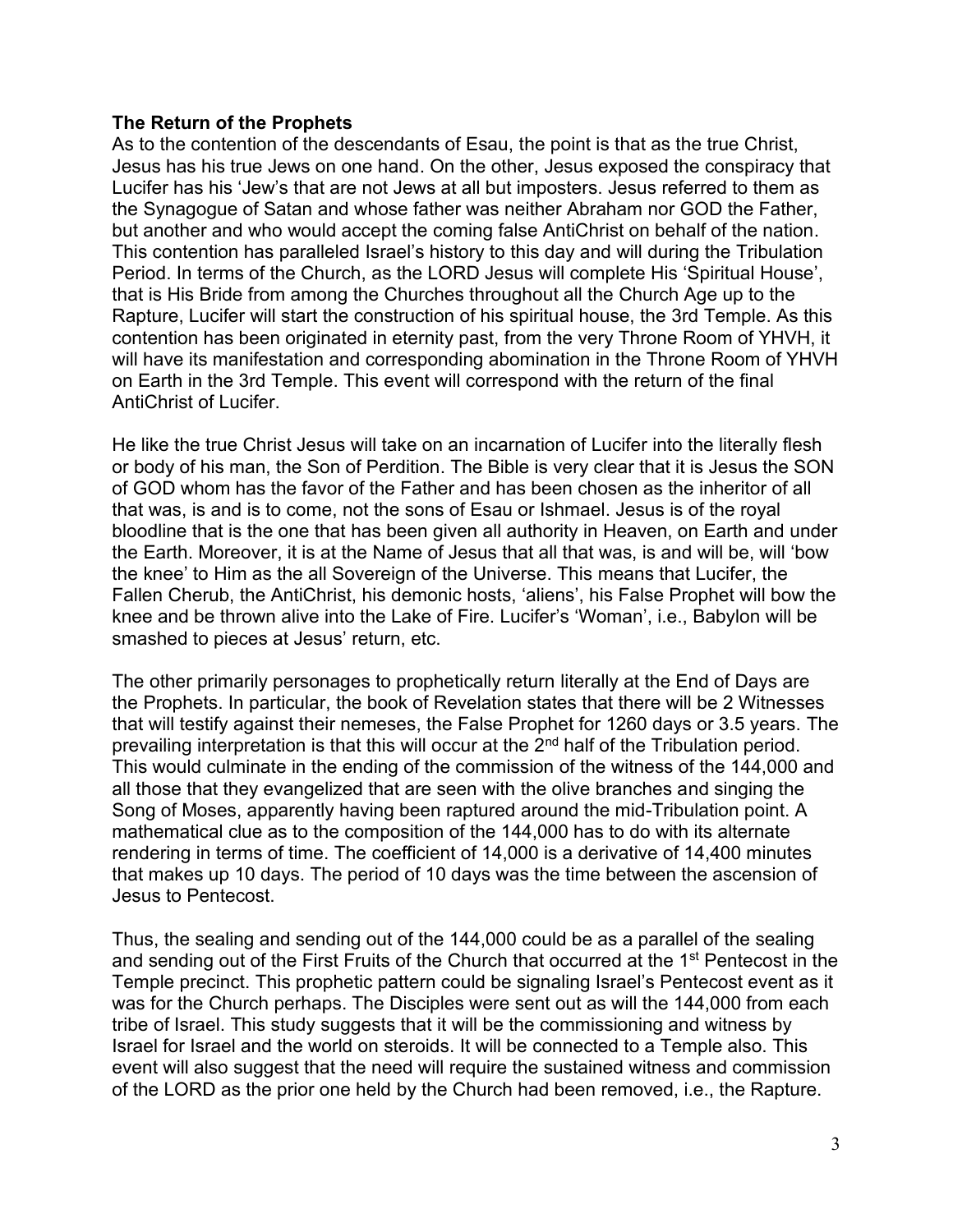The notion of who these 2 Witnesses will be is narrowed down to 3 possible candidates, those of Elijah, Enoch, and Moses. The popular notion that Moses is one of the Witnesses is romantic and has some validity especially seeing the depiction of a literal event of both Elijah with Moses with a transfigured Jesus at the Mount of Transfiguration around the Feast of Tabernacles. The language is very powerful to allude to a witness they are to be concerning Jerusalem in the Last Days during the Time of Jacob's Trouble. What is problematic is that Moses physically died. This condition alone would disqualify Moses from being one of the 2 Witnesses because he died. This is confirmed as the contention between the Arch Angels when they disputed over the bones of Moses. No one knows where the LORD buried Moses and for good reason. As it had been prevalent in Israel and the Church to this day, mankind is plagued by the worship of relics. Thus, to have the 'bones of Moses', the Liberator of Israel would derail the worship of Israel away from YHVH to a man, Moses in this case.

The protocol is that according to the Bible, it is appointed man once to die, then the judgment. With Enoch and Elijah, the Bible is very clear that they were translated or raptured without seeing physical death. Thus the return of the Prophets, Enoch and Elijah would seem plausible as they were the ones who contended most with apostasy, idolatry and the Fallen Ones before the Flood of Noah in the case of Enoch that will also return in the Last Days. There are those that would argue that one case in point is Lazarus. He was died for the 3 days required to confirm a death in Jewish custom for the mere fact that in some cases, a presumed dead person would resuscitate within a day or 2. It would prevent any such to be compromised when one would find oneself awakened 6 feet under, alive.

Moreover, Jesus purposely waited in agony and in tears to ensure Lazarus was 'dead' physically without a Jewish shadow of a doubt. What He was about to do, would authenticate His Messiahship, Jesus would raise a dead person from the grave. This is where perhaps there is a need explanation of what is death. Biblically death is the separation of the soul and spirit from the body. With modern medicine, a person can be clinically dead but kept alive physically yet all the while a person is not really there as in brain waves. There are 2 possible explanations for Lazarus. One is that there is a prevailing misconception of what 'die once' means. The context could thus only pertain to the spirit's separation with the physical body. Jesus did say that 'your brother is not dead, but sleeps, therefore I come to awake him.' This is in contrast to the spiritual death of the soul. Thus the condition of the 'death' could have been a clinical coma.

In the Last Days, the apostasy, war, violence and idolatry will culminate in the release of Lucifer's antitheses; the False Prophet who will direct the world to the AntiChrist as the savior. The language of the book of Revelation depicts that this man will be the one who speaks as a 'lamb' but whose authority is given by the Dragon, aka, Lucifer the Shining One. Many believe that this man will be the last Pope of Rome in keeping with the notion of a usurpation that has taken place by the false Church, i.e., the Roman Catholic Church that many would conclude is the Harlot riding the Beast. As the days of such returning one's approach there are certain people adamant that they are perhaps one of the 2 Witnesses. There has to be a 'testing of the spirit' for such a proclamation.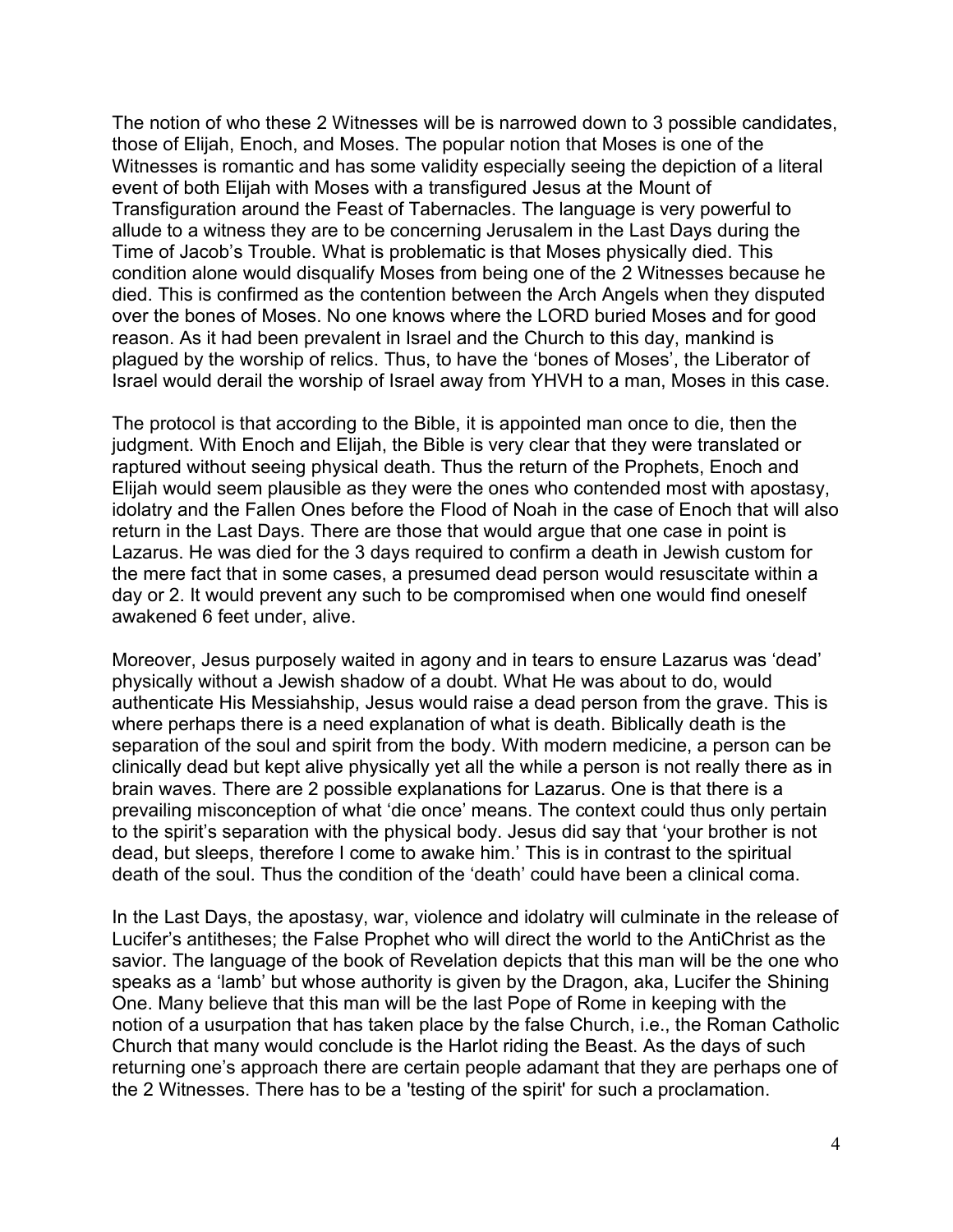## **The Return of the Angelic Princes**

As this study suggests, the return of the various personages will be the literal authentic ones, not a metaphor or a presumed reincarnation or anointing. To the many that ask if they are Elijah, really? Such are not. Does this person know Hebrew and/or Aramaic and been to Mount Sinai, the one in Arabia? The legitimate question would be why are you in someone else's body, mind, and soul? Can he describe that to us? Also, why would they be assuming a different identity that would constitute a reincarnated person that is in another body and mind? This would be contrary to the Bible. Point being, is that when Elijah comes, he won't need to ask if 'it is he' or if he is one of the 2 Witnesses because it will be him -the same in his former body, mind and soul completely.

Elijah will not some others that need to ask if they are or as a metaphor. If such need to ask, this is the for sure sign that they are not. Then there the Fallen Ones, as in the Luciferian Angelic hosts in opposition to YHVH that will return also in the Last Days. In one form, it will be Apollyon or Abaddon in Hebrew. This to some researchers are going to return in tandem and perhaps as in a deception that will present themselves as the 'creator Aliens' come to support the AntiChrist and 'save' Humanity from itself. Many believe that this scenario to a large measure will constitute the 'Great Lie' that will deceive many. When such a 'discloser' of 'aliens' come upon Earth, they will in some way discredit Jesus as the only Begotten of the Father.

In some way they will either disclose that Jesus was one of them, an 'alien creator' that 'seeded' the human race or that every world or planet has a 'savior' of sorts only pertinent to that race. Unbeknownst to most, these Fallen Princes are the very ones that left their first estate and are the Watchers of the times of Enoch who had direct conversation with and are very familiar with. They had an evil plan to rebel intentionally against YHVH's prescripts to not mingle with the seed of Mankind. They did and were banished to Tartarus. According to the Bible, it will be during the Tribulation Period that the chained 'Titans' will be loosed from the Bottomless Pit to inflict unimaginable horror upon mankind. It will be their 'king', Abaddon, or Apollo of old, Apollyon that will be the commander over this minion of monsters at Lucifer's disposal.

Many are sensing that portals are set to be opening up and especially with the CERN activities and occult rituals taking place in its premises. Why is here a frenzy of demonic activity and the need for such portals to be opened? It appears that since September of 2015, a convergence of many prophetic timelines have occurred, especially because of the Jubilee Cycles and the Year of 5776 that to the Luciferians is the year in which their 'Shining Serpent' AntiChrist is to start his ascension into the world scene. The year 5776 as in 1776 is referred to the Year of Light. It is perceived by many in the occult as the coming of the Shining One. What was unique was that the Civil New Year of YHVH's Rosh HaShanah that started the year 5776, was called the Year of Light. This 5777-5778 was the 7th 7-year cycle or Jubilees since 1966 when Temple Mount was recaptured by Israel. End of Tetrad on Sukkot with a Super Blood Moon alignment of Uranus in Pisces. A coming event will facilitate the building of the 3rd Temple, a major war with Israel most likely.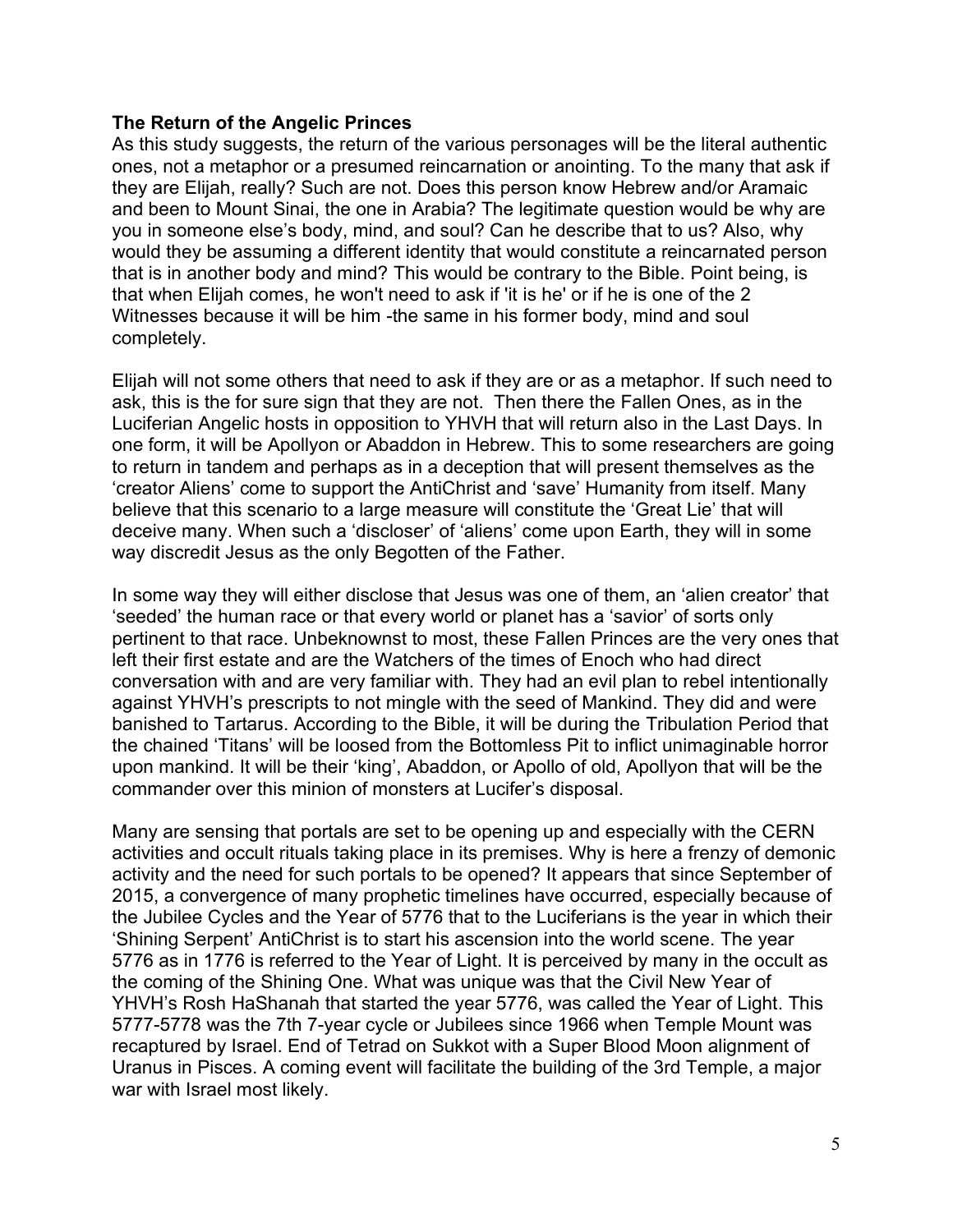Lucifer has always sought to deface the image of YHVH throughout his creation. Since the Garden of Eden, Lucifer has sought to destroy Humanity through genetic manipulation and altercation if at least to change Humanity's image into Lucifer's; an alternate creation with a promise of immortality on Lucifer's terms and condition which is always total subjection and slavery. It is the same old lie since Paradise that Lucifer has not been able to perfect. This is why since Genesis 6, humans have been abducted to either be cloned or create a hybrid of sorts that will surpass that of YHVH's crowning achievement found in the Adam and Eve, that by the way, was complete, perfect, whole and good, without revision or altercation required.

Many believe that during this particular End of Days, such entities will introduce a type of bio chip that will alter Humanity's DNA in some fashion in the promise of Transhumanism for the betterment of Humanity. In this context of the ones that are to return in the End of Days there will be other Angelic hosts that will be returning for similar significance and roles to play in the final celestial conflict. Among the 'Returners' are the Arch Angels Michael and Gabriel in particular that will battle against the Arch Cherub Lucifer who is really a want-to-be-GOD' glorified Angel. According to the book of Daniel, the Prophet Daniel's prayer was hindered for 21 days (7-7-7) as the 'transmission' line was being sabotaged by Lucifer. In this case the Prince of Persia who is the antithesis to the Angelic Princes, Gabriel, and Michael.

*Then he said to me, "Do not be afraid, Daniel, for from the first day that you set your heart on understanding this and on humbling yourself before your God, your words were heard, and I have come in response to your words. "But the Prince of the Kingdom of Persia was withstanding me for 21 days; then behold, Michael, one of the Chief Princes, (Arch Angels) came to help me, for I had been left there with the Kings of Persia. "Now I have come to give you an understanding of what will happen to your people (the Jews) in the Last Days, for the vision pertains to the days yet future." - Daniel 10: 12-14*

*Then he said, "Do you know why I have come to you? But now I will return to fight against the Prince of Persia; and when I go out, behold, the prince of Greece will come. <sup>21</sup> But I will tell you what is inscribed in the book of truth: there is none who contends by my side against these except Michael, your Prince. - Daniel 10: 20-21*

These verses are very profound and indicative of the Last Days of which Israel will still have to content with the Satanic spirit and demons behind one nation's leaders in particular, that of Iran, which is ancient Persia. It was told to Daniel plainly that such Arch Angles, Gabriel, and Michael will return to fight the demonic Angel called the Prince of Persia in the Time of Jacob's Trouble, not the Church. As alluded in Daniel, these will once again strive with the ranks of Gabriel and Michael to re-engage in the celestial war to culminate on the Temple Mount.

*"At that time shall arise Michael, the great prince who has charge of your people. And there shall be a time of trouble, (Jacob's Trouble) such as never has been since there was a nation till that time. - Daniel 12:1*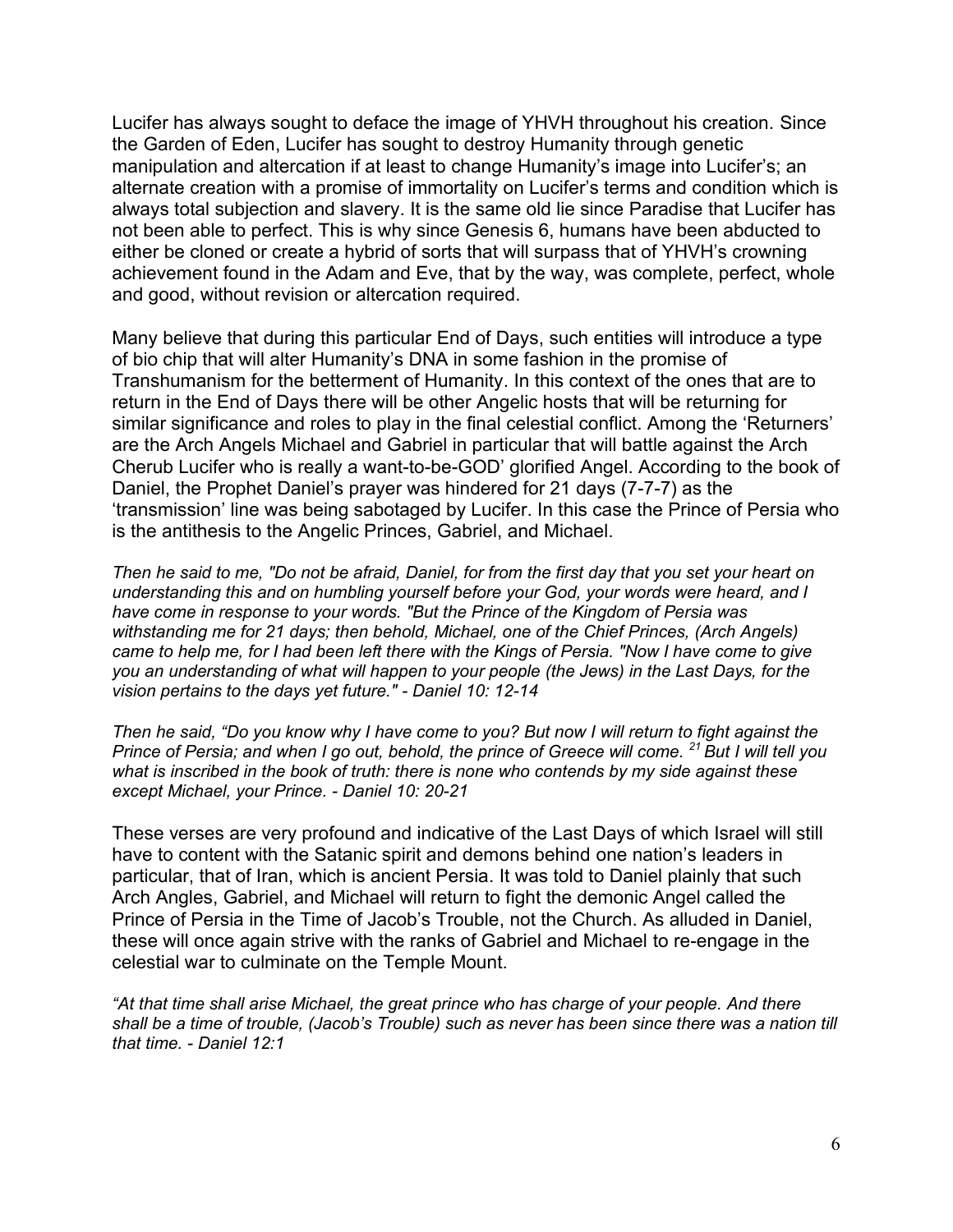## **The Return of the Brides**

Thus study suggests that what will be a catalyst for the various return of the personages mentioned. It will be in part because the Restrainer will be set aside, i.e., the Rapture of the Bride of Christ. The veil between the principalities and powers and Earth will be so thin that such manifestation will be realized. In essence, all these personages have not really left the Earth but in some cases have been here all along behind the scenes. As it pertains to the 'Women' that are to return, this is in direct inference the raptured Bride of Christ, Israel, and the harlot Beast System. It will be Israel that will return to the epicenter of prophecy during the Time of Jacob's Trouble. The study strongly suggests that as Christ's Woman, i.e., the Bride has been removed, it is thus the Woman of Revelation 12 that takes the prophetic inference. The 'return' of this Revelation 12 'Woman' is none other than Israel, the Remnant and Elect at that particular time, not to be confused or exchanged for the Church, that is the Bride of Christ.

It will be a time as it was for the literal birthing of the Messiah in the past. She too will see the protection in the Last Days as she is provided haven for the last half of the Tribulation Period at Petra. The antithesis of Israel as the Revelation 12 Virgin will be the 'Whore' of Lucifer that will culminate a tri-fold manifestation. In the meanwhile, it will be the Harlot false woman, i.e., the False Prophet that will lead and direct all worship to the AntiChrist. This Woman has been riding the Beast since Babylon. It is a unifying system that will be in full control of the AntiChrist's domain that dictates all the social, religious, economic, and political systems of the world. It will be in essence Lucifer's final World Order that will attempt to unite the world as Nimrod did in Babylon. Moreover this 'Woman' described as a whore has persecuted the Saints and is drunk with the blood of Jesus' martyrs.

In the Last Days, this contention between the 2 Brides will focus on Israel and those that come to faith in Jesus the Messiah by the efforts of either the 144,000 Jewish evangelists and/or the 2 Witnesses. It will be a time as it was when the 'Jezebel' of old killed the Prophets of YHVH and sought out the Prophet Elijah. How befitting it will be that Elijah is to content with her spirit beguiling Israel once again. It will return in full force in the Time of Jacob's Trouble as such similar prophetic circumstances will even be the same. There will be no rain for 3.5 years and both the AntiChrist and Elijah will call fire from Heaven. It will be as it was with the epic Battle of the Prophets, with Elijah against the Satanic false prophets of Ba'al on Mount Carmel.

Many believe that the start of this possible scenario might coincide with the Jubilee Year Cycle. This supposes an end to the current dispensation of the Church Age. One clue is that in 2018, Jerusalem completed 50 years since the liberation of the Temple Mount. This 'season' also converges with the 70<sup>th</sup> year anniversary of Israel's independence since 1948. This study is not insinuating that the Tribulation Period will start because of these time markers as there could be a lull or gap in-between the Rapture and the Tribulation Period, etc. Nonetheless, the Temple of Solomon is to be rebuilt and their 'God' Lucifer, by way of the AntiChrist is to be revealed and known soon after the Rapture of Christ's Woman.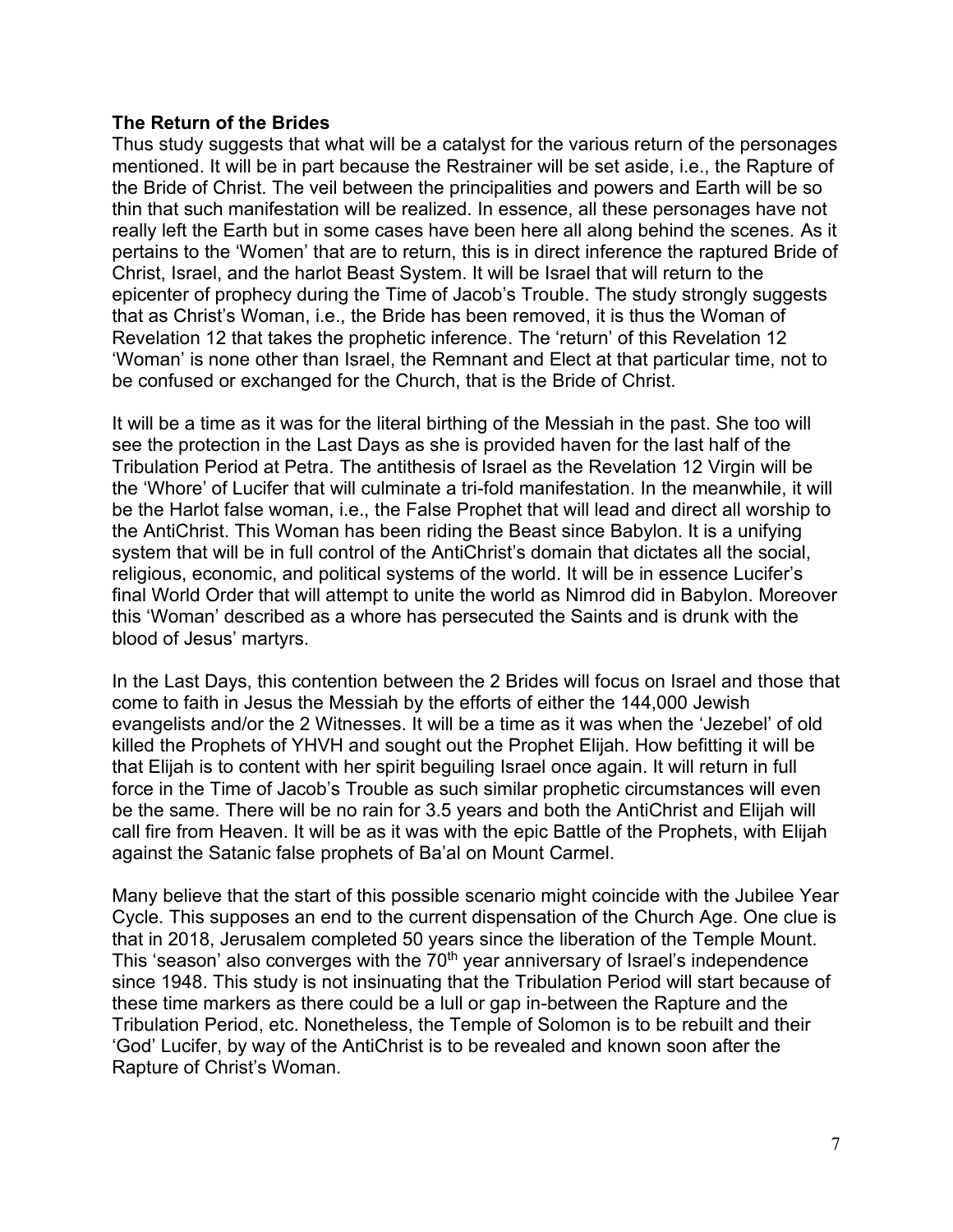## **The Hidden Code of the Messiah's Return**

The central theme of this paper is the word study from Zechariah 12:10. It will be presented to examine the key letters of the hidden Alef and Tav that many exclaim is in reference to Jesus Christ. This verse will be compared for structure and context with other key verses that appear in Genesis 1:1, Isaiah 44:6 and Song of Solomon 2:1, etc. The following are the words of Jesus as He appeared to the last Disciple alive, the one whom Jesus loved from Revelation 3:10

| $\rightarrow$ |  |  | Alef א | ת <i>Tav</i> |                                                              |  |  |
|---------------|--|--|--------|--------------|--------------------------------------------------------------|--|--|
|               |  |  |        |              | Sayng 'I AM- the Alpha and the Omega the FIRST and the LAST' |  |  |
|               |  |  |        |              | Λεγούσης Έγώ ἐιμι τὸ Α καὶ τὸ Ω ὁ πρῶτος καὶ ὁ ἔσχατος       |  |  |

The Alef and the Tav, the first and last letters of the Hebrew alphabet that signify 'The Beginning and the End' will be examined for their literal definition of the compound word from the Paleo-Hebrew. The following is the example of how Jesus, the **Alpha and Omega** in Greek or the Alef and the Tav in Hebrew 7-word sentence encoded in Genesis 1:1. Hebrew is read right to left.

| וְאֵת הָאָרֵץ |              | אַת הַשּׁמַ <b>י</b> |                                                                                                               | אלהים          | בר   | ב <u>ָּר</u> אשִׁית                   |  |
|---------------|--------------|----------------------|---------------------------------------------------------------------------------------------------------------|----------------|------|---------------------------------------|--|
| the Earth.    | and<br>we'et | the Heaven (silent)  |                                                                                                               | GOD<br>'Elohim |      | created In the Beginning $\leftarrow$ |  |
| Ha'ares       |              | hassamavim           | a termine termine and the series of the series of the series of the series of the series of the series of the |                | bara | Beresit                               |  |

The second word in the 'Creation Code' infers the Creator. In Colossians 1:16, the New Testament declares that it is indeed Jesus who is the Creator. 'For by Him (Yeshua) ALL things were created that are in Heaven and that are on Earth.' The 3 character word בְּרָא is made up of the Beyt that in Paleo-Hebrew was depicted as a house or tent. The second letter was the Resh. It denoted a man's head to infer a 1st rank or sequence order.

The last character depicts an ox's head. The Bible starts with this 'hidden' imagery of Jesus in the midst of the Creation verse, the Bible ends with the revelation of who this Alef and Tav is; it is Jesus. The pictorial core can be read as 'In the Beginning, GOD the SON, GOD, The Beginning and the END (Jesus) created the Heavens and the Earth. Thus, the term 'creator' can be simplified to it pictorial core that means 'GOD the SON' or The 'Son of GOD'.

Literally the 'Code of Creation' can be read as the following, 'In the Beginning, GOD the SON, GOD, The Beginning and the END (Jesus) created the Heavens and the Earth.' Jesus is found in the Alefbet in that each letter is a particular facet of the character and person of Messiah. Each letter is a 'code' that reveals the hidden meaning based on the letter's root definition.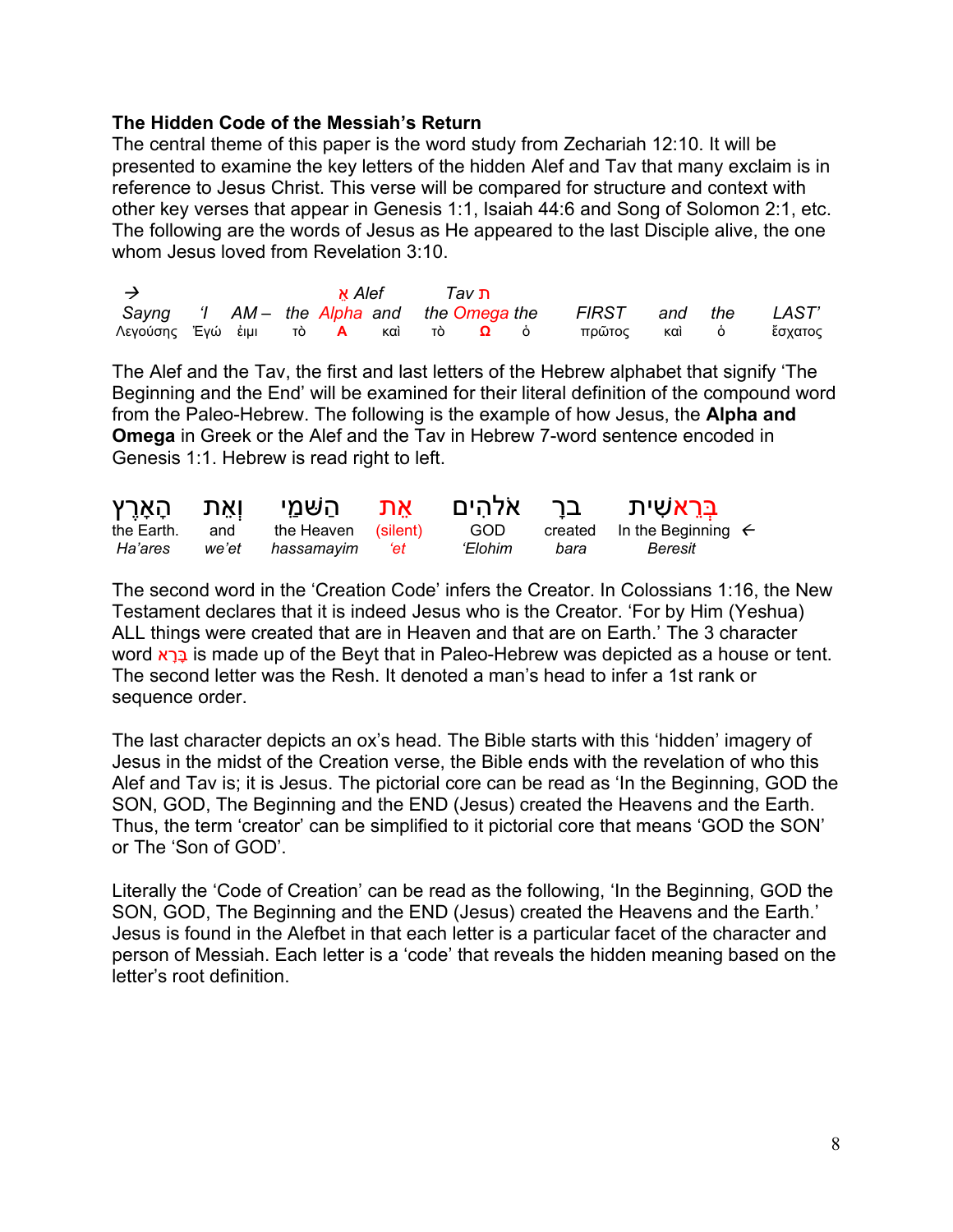## **The Crucifixion of Adonai**

The Alef and Tav, the 'Beginning and End' is a title of Jesus and inferences to His 1st coming and 2nd coming. It is a 'veiled' depiction of the LORD being crucified. The Tav represents the means by which Jesus was marked by the nails on His hand to seal that on the Cross. The Alef denotes how the coming King was and is a Teacher, meek, as a Joshua, a leader who is the LORD that is to reign on Earth at His 2nd coming as the conqueror over sin, death, and Lucifer. The Alef and Tav are in reversed order as Jesus, the King, first humbled Himself to redeem Adam's race. Jesus first came as the 'Lamb' of YHVH before He is to take possession of the Kingdom of GOD on Earth at His 2nd coming as a 'Lion'. The following are the definitions of Tav and Alef, which literally means at its ultimate inference, 'Adonai on the Cross'. Hebrew is read right to left.



The following are the attributed associated with each letter based on Jesus' 1<sup>st</sup> coming and 2nd coming.

| 1 <sup>st</sup> Coming | $2^{nd}$ Coming          |
|------------------------|--------------------------|
| Yosef ben Messiah      | <b>Messiah ben David</b> |
| <b>TAV</b>             | <b>ALEF</b>              |
| The Mark               | The Teacher              |
| To Seal                | Is Meek                  |
| A Covenant             | A Leader                 |
| On Cross               | Is Adonai                |
| (THE Crucifixion)      | (Millennial reign)       |
| <i>LAMB</i>            |                          |

These 2 letters, the Alef and the Tav are found in the midst of the Isaiah 44 verse where the word Sharon is a 'code within a code' within the term the Beginning and the End. What is significant about the pictographs of these 2 letters is that they render an astonishing depiction of the finished work of Christ, the Redeemer, the Crucifixion.

[there is] GOD not and beside me the LAST and I (AM] the FIRST I (AM] of hosts the YHVH and His Redeemer of Israel the KING YHVH says Thus 44:6 Isaiah (ישע) יהו כֶּה־אָמֶר יְהוֶה מֶלֶךֶ־ יִשְׂרָאֱל וְגֹּאֲלָו יְהוֶה צְבָאָות אֲנֵי רְאשׁון וַאֲנֵי אַחֲרֹון וּמִבַּלְעָדֵי אֵיָן אֱלֹהֶים:<br>Dimerataly asharon waning Roshon (salah) and Roshon waning Roshon (salah) ang "koh "

At its core definition, Alef means Adonai, Tav means Cross. Thus the 'code' of the Rose of Sharon is that in Hebrew when the LORD states that He is the 'Beginning and the End', it phonetically sounds like 'I AM the Rose of Sharon', and that within the Sharon, 'I AM Adonai that was crucified'. Hebrew is read right to left.

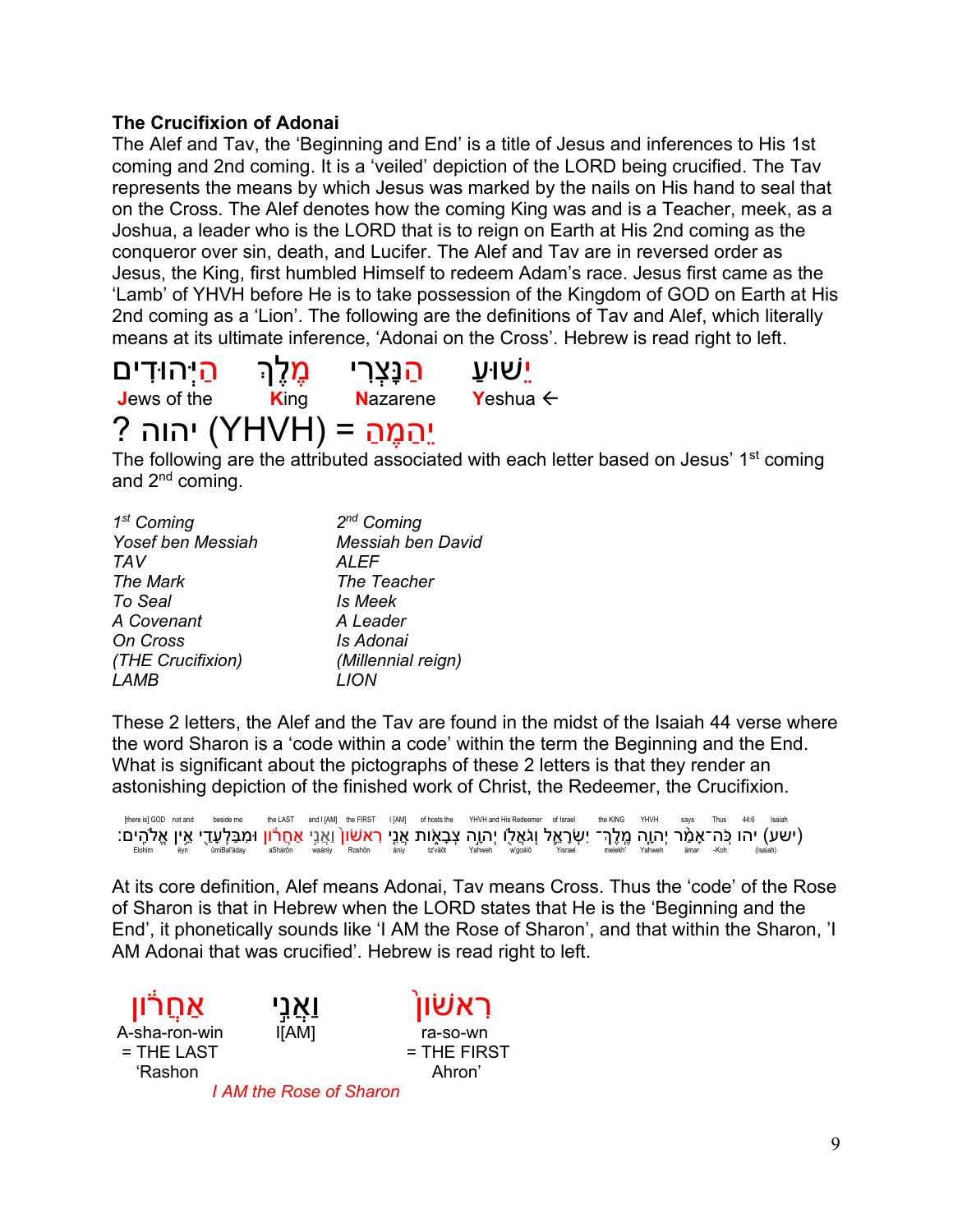## **The Pierced One**

The Alef and Tav and/or the Hebrew words for the 'Beginning and the End' as 'codes' for the Messiah are hidden in plain sight from verse 10 of Zechariah chapter 14 in the Torah. This specific verse speaks not only about how YHVH proclaims that He is the Beginning and the End in the Old Testament but that it is Jesus who is the Messiah that was not only pierced but will come again. This royal and singular divine title clearly has a parallel proclamation made by the risen LORD Jesus Christ that at the last day of the Battle of Armageddon, national Israel will finally realize that it had been Jesus of Nazareth all along that had been their rejected Messiah. The study will break down the verses in the Law and the Prophets to reveal that the Messiah is the Pierced One, Jesus. Hebrew is read right to left.



This event is reminiscent of how Moses was instructed to put the Bronze Snake on a cross and lift it up on a high place so that the entire congregation could see it. The prescription of YHVH was that whosoever would only 'look' upon it would be healed of the venomous poison that had bitten the congregation. When Jesus was lifted high on Mount Calvary just outside the Garden Tomb, all that people have to do is look upon the Pierced One to have the venomous poison of sin be removed as far as the East is from the West. This was national Israel' fault in that they did not this remedy and as many in the wilderness, they perished. The privilege of entering into the Promised Land was given to another generation, i.e., the Church.

It will only be at the end of Jacob's Trouble that the nation of Israel, as a collective whole will turn to see Jesus. It will be as Moses did as he turned to the burning bush and look at the Glory of YHVH. The coming of the Pierced One, their Messiah that hung on a cross just outside the city on Golgotha Hill within such similar glory. Divesting for Israel will be the fact that it will still have to go through much tribulation to get her to turn in belief. She was birthed in a day, although in unbelief but has been drawn by the chords of love and the prompting by jealousy of the Royal Commission being currently administered by the Church. If the culminating signs in the heavens, on Earth and the synchronization of prophetic timelines are any indication, perhaps the transference of this Royal Commission is about to return to Israel's administration.

There is erroneous teaching very prevalent within the Body of Christ as to who is the Church of Christ. The word Church is just another way of saying the 'called out gathering'. It is a multitude, not just made up of one person. The Church is attributed to a gathering as when the throng of the Israelites came out of Egypt during the Exodus and subsequent wilderness journey of the 40 year of testing. Thus, Israel was a type of Church that the Apostle Paul correctly attributes to a called-out assembly or 'Church in the Wilderness'. But he taught about the 'mystery' of the Bride of Christ to be taken out from among the Gentiles during the Church Age. This is what infuriated the Jews in Paul's day because of this teaching of a Bride and a Rapture.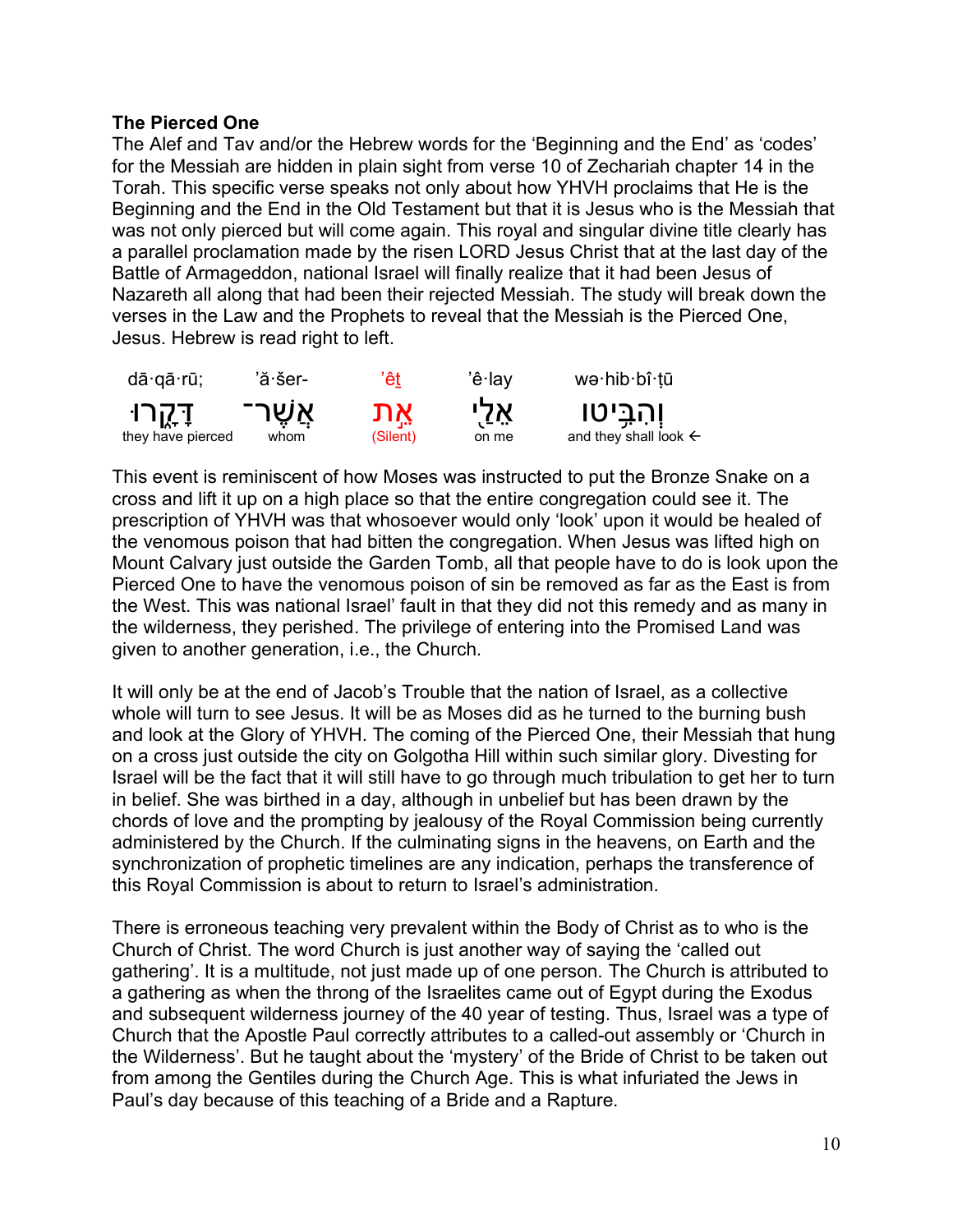#### **Who is the Bride?**

The Church like Eve was within the very veins of Jesus as the 2<sup>nd</sup> Adam. Paul further taught that the Bride of Christ as Eve was to be built with 'Living Stones' as a Spiritual House and presented by the Father to the SON. The Church Age has been about a painful growth, building project 'until Christ be formed in her' according to the teaching of Paul. The point is that the present Church Age is unique. It is the mystery of a particular constitution of living souls or Living Stones that are being used, chiseled, fashioned, polished, cut, sharpened, etc., into a Temple for Jesus to indwell mysteriously and gloriously. The Prophets of old and even the Angels sought to know and look into this this mystery but was veiled as a betrothed Bride would be.

This study strongly suggests that the Church as refereeing to the Body of Christ is unique, during a unique time and for a unique people. This Spiritual Temple, the Bride is comprised of the 'New Man in Christ', both Jew and Greek, etc. Moreover, the Bride of Christ that is to be taken from the 'material' of Jesus had not existed until the very crucifixion of Jesus on the Cross of Calvary. The Bible directly refers to Jesus as the true type of the 1st Adam. It was at the point of His death when the water and blood, specifically came out of His side, of His rib cage as it was with Adam in that Eve was taken from his side. It was at Pentecost that the Church, this new body that had never existed before was to be sealed by the Holy Spirit forever and was commissioned to preach the Gospel and Living Stones.

Such are being used to majestically in Jesus be built up into a Spiritual Temple even. This cannot be said of any one single 'called out' man or woman in the Bible or even Israel. The point is that the Church Age dispensation has been a unique time as none other will either. This is why the physical Temple in Jerusalem was destroyed for almost the entire duration of the Church Age. Thus, this study suggests that once the Tribulation starts after the Rapture of the Bride, it could be in tandem with the start of the rebuilding efforts of the physical Temple. As the antithesis, the AntiChrist will perhaps even liken to the commission of the building of his 'Bride' and make a covenant with Israel to certify it with its sacrificial rites by way of the Temple.

Those that foolishly believe the Church, the Bride of Christ is to endure the Tribulation Period, regardless if its 3.5 or 7 years are amazingly erring against all that the LORD promised even to the Church of Philadelphia of an 'Open Door' of escape and so on. If at the point of the Rapture which is in actuality the Day of the Resurrection, spills over into the Tribulation Period, what advantage is there in being the Bride or 'in Christ if it is not enough to be shielded from His Wrath? Most that believe in a pre-Wrath Rapture mistake the context of 'after the tribulation of these days' as being directed to the Church; it is not. The context was for Israel in the last days, in fact the last week, the prophetic week at that. The whole context of the discourse was predicated on Daniel's prophecy…for they people and city. The Bride of Christ, by way of the Spiritual House and City whose foundations are being built by GOD is a different economy and has been the parenthetical age in-between the 69th and 70<sup>th</sup> week given to Daniel to sum up all prophecy.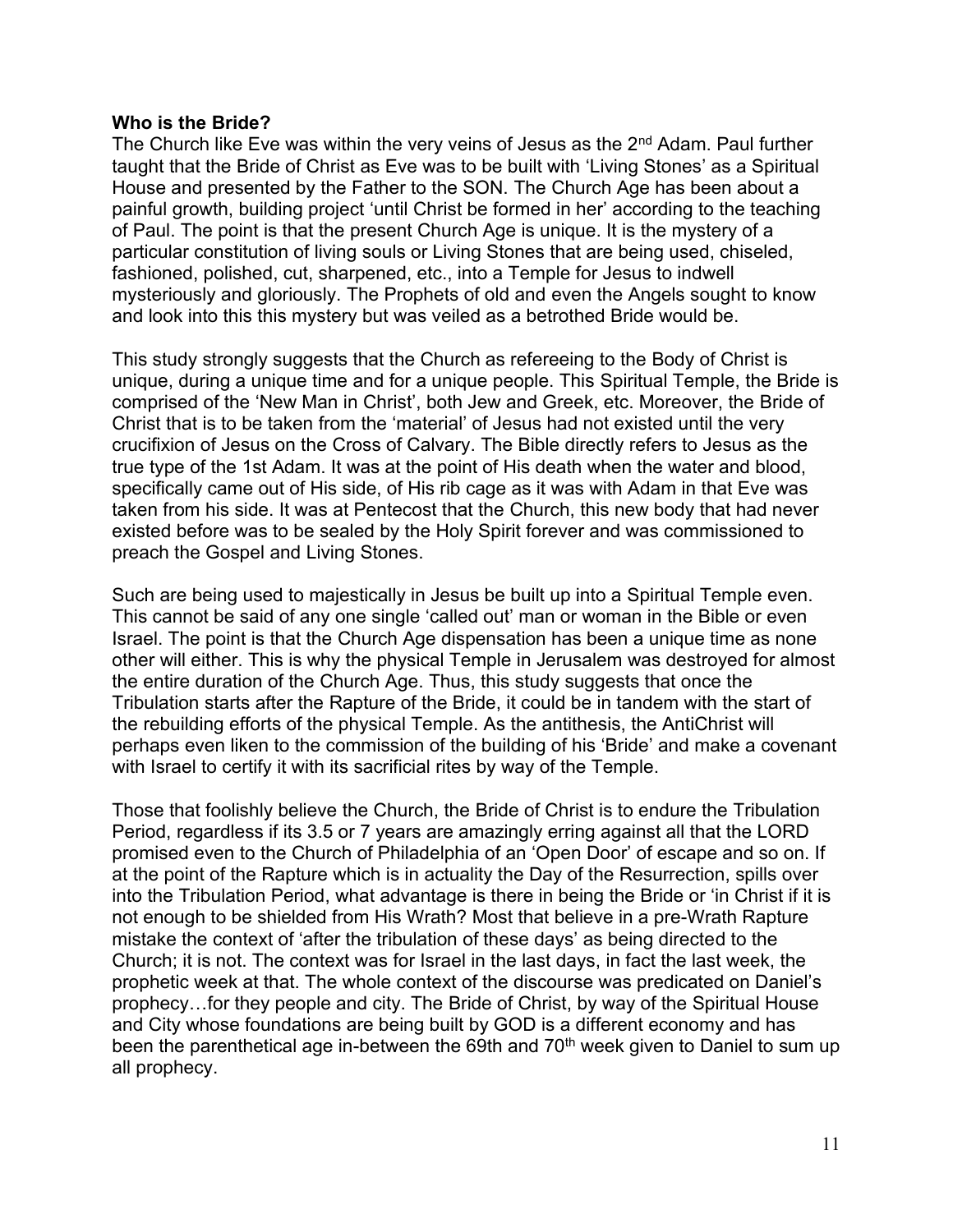## **The Blessed Hope**

Thus in this interpretation, the 'after the tribulation of these days' have its correct meaning and application. For the Disciples of that generation it was applicable to when the LORD directed such to flee when Jerusalem was to be surrounded by armies. As with all Biblical prophecy, it had been immediate, progressive and future fulfillments. The same prophecy would parallel the last years just before His return as the circumstances would be the same as Jerusalem and the Temple would once again be surrounded and there would 'tribulation' abounding. To reiterate, the Church Age has been a unique time in that after the Rapture, the Tribulation Period will start the final chapter to finish the disciple of Israel that will cause them to see Him whom they have pierced at the return of Jesus.

This study is of the opinion that thus the Bride is extracted from the Church. This has been the uniqueness of the 'Pentecostal Intermission' of the Church Age. The Rapture is a reward as the Bride is to be without stain, blemish, or wrinkle. This is metaphorical for sin. As with the Israelites, sin was not tolerated in the camp. Sin is about death and thus why the Spiritual House Jesus is building are with those that are alive, not dead as the Church of Sardis was. Has the LORD changed this prerequisite of Holiness? No. The Rapture is not about a loss of salvation but sanctification or a lack thereof. There are those as the 5 Foolish Maidens that did not have enough 'oil in the lamp' to see their way to the trumpet call the Bride's rapturing to her Groom's house to be met in along the way. This is of course in keeping with the ancient Jewish wedding ritual.

This is the Blessed Hope, it is Jesus, but He blesses His Bride with the Hope of His coming to take her or 'rapture' her away. Paul clearly states the terms of the Rapture as an escape. If there is gap of time in-between this transference that remains to be seen. This study suggests that if the entire Tribulation Period is judgment, thus the Church cannot be here for that time. This study is of the interpretation that the Tribulation Period is all-encompassing of judgment corresponding to the Seal Judgments 7-7-7 types of wraths, etc. Spiritually speaking, the Jews as a covenant and called out assembly will have to go through the Time of Jacob's Trouble to purify the waywardness and adultery as Israel reached the tipping point of perversion and deviance.

The point is that sadly many Christians will not make the Rapture based on this interpretation. It is Jesus who calls and qualifies but it is the responsibility of a Disciple to grow, confess sin and continually be renewed in the Spirit in mind; it is a process of practice. The stipulation is if Jesus knows you. This is what Jesus inferred in His teachings. Apparently, there are those that do much in Jesus' Name but have no relationship with Jesus, enough so that Jesus knows you. How sad. Sadder is that it is exactly how Jesus portrayed the last Church Age would be spiritually speaking. It would be a 'Christ-less' Christianity where Jesus is outside knocking and wanting to be invited back in. America has reaching this spiritual tipping point. It has crossed the point where Jesus' authority is outside in a lot of churches across America in particular as well as in Europe. Like Israel, many in these Last Days do equate America as reaching a spiritual decline as Laodicea. She has strayed away from her covenant and promise of faithfulness unto only 1 LORD, KING, and HUSBAND.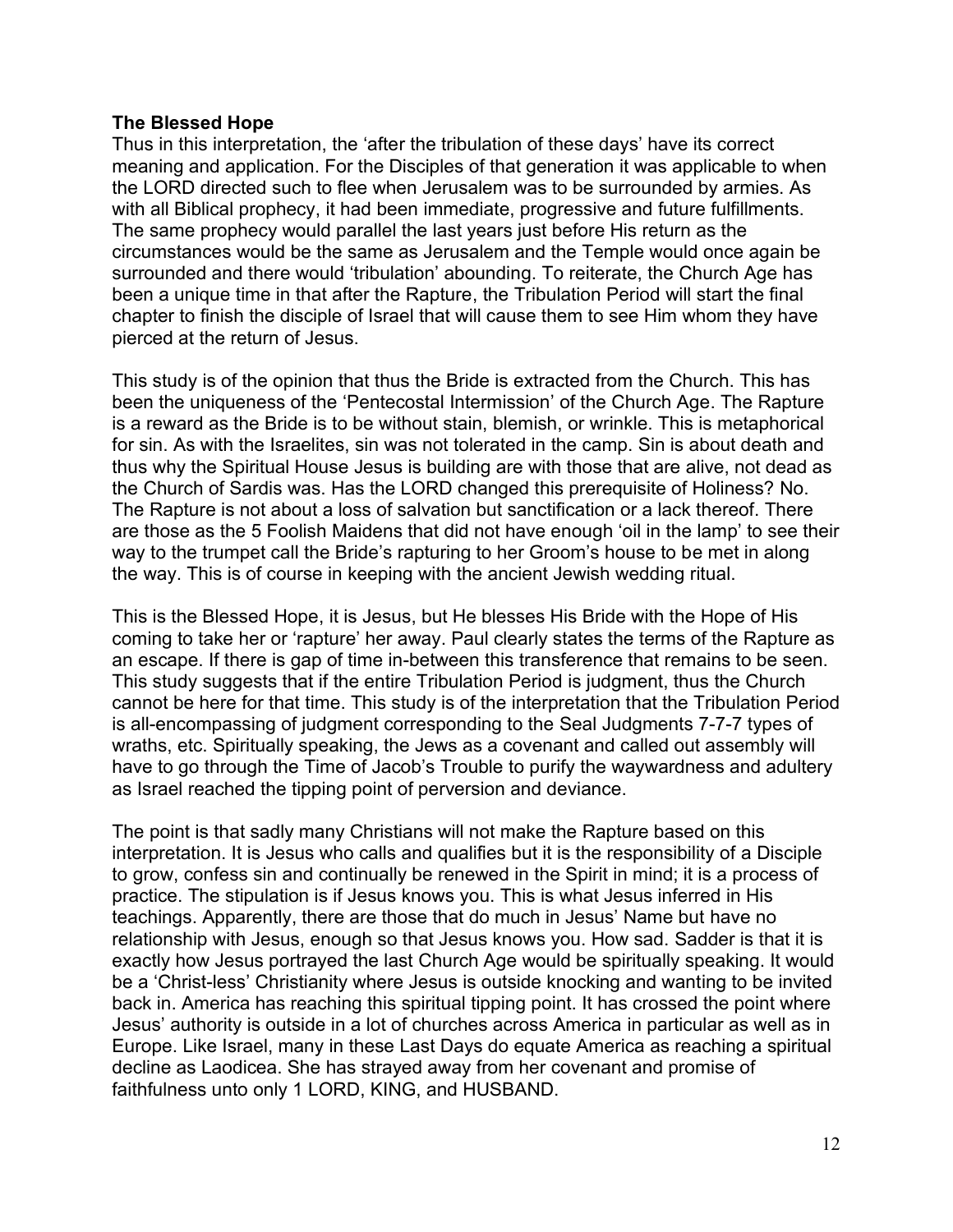## **The Tipping Point**

Many object to America and/or Europe being compared to Israel and/or Laodicea. This is perhaps a valid point, but an inference is allowed as its origin, beginning and government were based on 'covenants' in themselves as its ruling representatives pledged to the Sovereign LORD Jesus as King, i.e., as in the U.S. Constitution. Will tribulation come to America of the likes of the Middle East Christians? Tribulation as in persecution has been occurring all throughout the Church Age, why wouldn't it now in America? It has been the case for most Christians around the world. The power to overcome or to be an overcomer as so many have in the Church history is predicated on the level of spirituality measured by the type of knowledge Jesus has of one's disposition and commitment. It is developed by having a spirit of humility and the operating fruit of the Holy Spirit.

An overcomer is a Disciple of Jesus that all the while has been carrying their cross in their lives and putting sin and the self to 'death' daily. Thus, if and when the actual call for a physical death comes, such are mentally and more importantly spiritually prepared for such a calling and will have peace. It is the Christian that has not been taught to 'suffer' and die to sin and self that will not want to ''lose'' his/her life.... The point is that the People of Jesus should be.... are already 'dead' to the world. If per chance American Christians may face what the poor and dear Christians are suffering right now in the Middle East, Africa and Asia in particular...rape, slavery, hunger, thirst, torture, beheading, mutilations, burning alive...it will serve to refine the tarnished gold. The difference will be not being afraid because it will be a time for the LORD to work in amazing ways...and people will be looking to Christians for answers and comfort.

What will be the difference? What does this 'peace' look like? It is when Peter fell asleep in the dungeon about to be beheaded yet walks away with the help of Angels. It is when Paul had a time of communion in the core of the ship that was about to break into pieces, yet he was not and all that were with him were preserved because of Paul's obedience to maintain his stance of faith and was at peace about it. When a Christian decided to 'serve' the LORD, like volunteering in the Army, one has to have made a conscious and mental note that he or she is as good as dead and the life and property of the body belongs to another. This is why a recruit the Army is called a 'G.I', General Issue; a soldier becomes property of the U.S. Army for example.

Ironically, a soldier relinquishes his or her constitutional rights to defend them for others. This was the attitude of the Moravian Brethren and those of the Chinese Inland Missions for example that went on missions realizing that it would or could be the last as many accepted the fact that they would not come back alive. Their lives, their whole lives, spirit, soul, and body were given to Jesus completely for the cause of the gospel. Did not Jesus give His all for His Bride? Should it be no different back at home or for the Bride of Christ every day? Christ Jesus did give the promise to His Disciples in light of persecution and tribulation to come, 'fear Him that can kill the body and can cast it into Hell'. Thus, as the Christs are to return, as the Angels are to return, as the Prophets are to return, so will the LORD that was pierced return for His Bride and will return with His Bride.